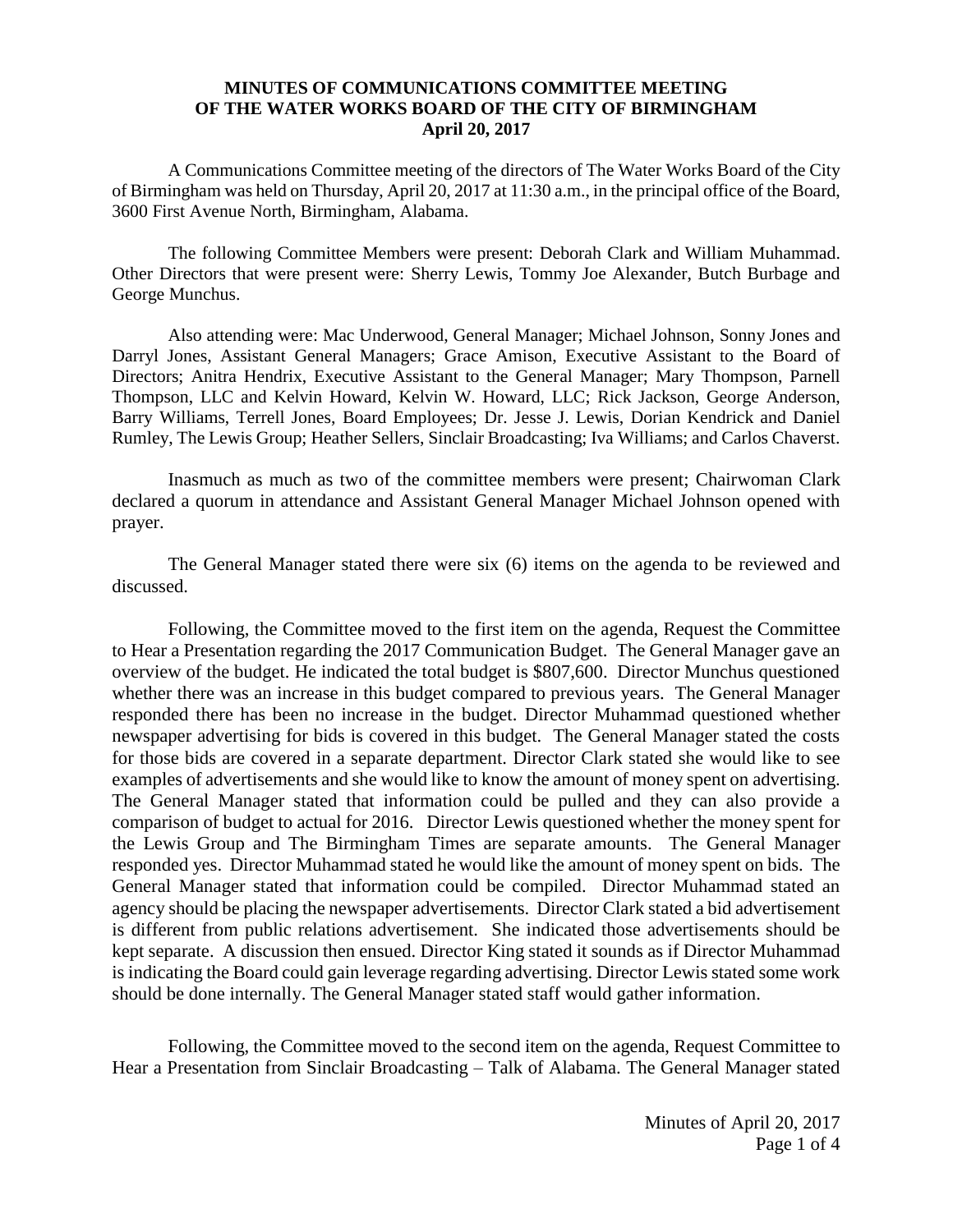Sinclair Broadcast Group can assist in helping the Board communicate positive messages regarding BWWB. The General Manager recognized Heather Sellers to make the presentation. Ms. Sellers stated Sinclair Broadcast Group has several television stations and digital components. She gave an overview of the services they can provide. She indicated there is a live show, Talk of Alabama, which covers several different topics. She stated it would be beneficial for BWWB to have a spokesperson on the show. She indicated they can also interview customers. She indicated their television stations include ABC 33/40, the CW, and My 68. Ms. Sellers indicated she can provide the exact times when positive stories would air. She then gave an overview of viewers that can be reached via the various platforms. She indicated they would produce the commercials for the Board. Director Munchus questioned whether Sinclair Broadcast Group is doing this kind of work for another water system. Ms. Sellers responded no. The General Manager stated content could be developed regarding billing, meter reading, repairs, water treatment, etc. Director Lewis questioned how long are the spots. Ms. Sellers responded 15 seconds. Director Lewis questioned whether there are longer spots in the package. Ms. Sellers stated standalone spots are available. Director Lewis stated she would need more clarification in the contract because all of the spots should not be 15 seconds. Ms. Sellers stated some 15 second spots could be substituted for 30 second spots. The General Manager requested Ms. Sellers to provide a summary of the different options of spots that Sinclair Broadcast Group can provide. Director Clark stated it would be helpful to see examples of the spots that would air. She stated it would be helpful for the Committee to see the segment that will be on the show, including a 30 second spot. Director Muhammad stated Rick Jackson, Public Communications Specialist, and Agency 54 should review this information and bring it back to the Committee. Director Clark stated Mr. Jackson and Agency 54 have reviewed this information. Director Alexander stated the City of Irondale used Sinclair Broadcast Group and it was good publicity for them. Rick Jackson stated he feels it's a great idea and it gives the Board an opportunity to tell its own story and get ahead of the story. He feels it's a great package being offered by Sinclair Broadcast Group and he highly recommends that the Board use this service. Dorian Kendrick, Agency 54, stated it is good to use multiple platforms to convey your message. She indicated they did not see the proposed budget for this particular communication. Mr. Jackson stated he has done research regarding on this type of communication. He stated Sinclair Broadcast Group offers a better deal as opposed to the other stations in the area. Director Clark questioned whether Agency 54 has done the type of work in the past that Sinclair Broadcast Group is offering. Ms. Kendrick responded yes. Director Clark stated she would like to see examples of the work Agency 54 has done in the past including the audience, number of people reached, and a timeline. Ms. Kendrick stated she has a creative report available for the Committee.

Following, the Committee moved to the third item on the agenda, Request Committee to Hear a Presentation regarding Annual Communications Plan. Mr. Rick Jackson stated the main focus is to communicate with our customers with a focus on notifying customers regarding our collection process. He stated the plan is to "drown" customers with communications regarding collections for the 60, 90 and 120 days overdue. Director Munchus questioned whether there are really customers that are 60, 90, and 120 days delinquent and their water is still on. The General Manager responded yes. Mr. Jackson indicated there were customers behind in paying the bill prior to the billing system issues. He then showed an example of the reminder letters that will be mailed to customers. He indicated customers are being given the option of making payment arrangements regarding their bill. Mr. Jackson stated communication will also be sent to customers to make them aware to pay attention to their consumption. He stated detailed door hanger tags will be left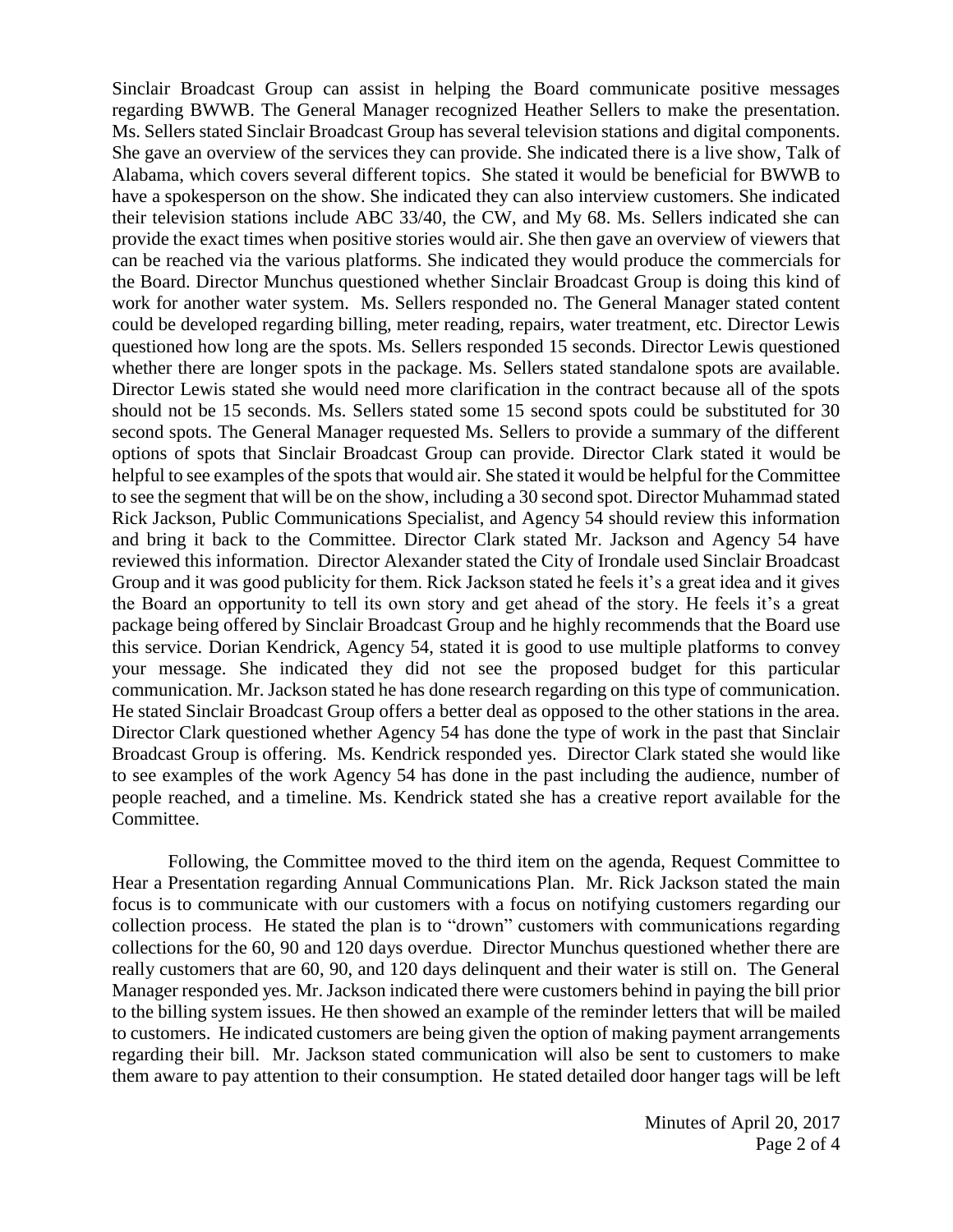at customer's homes. Director Munchus expressed that he feels that there may be some backlash for playing "hard ball" with customers. The General Manager stated customers will be given the opportunity to make payments arrangements. He indicated the collections process has to start back. Director King questioned what was the collection process prior to the billing system issue. The General Manager stated customers were being disconnected that were 45 to 60 days past due. Director Munchus questioned whether these are customers with limited incomes. The General Manager responded no. Chairwoman Lewis stated the company has to get back to the business and it is also the customer's responsibility to contact us if they are having difficulties making payments. Director Alexander stated in the City of Irondale, if a customer did not pay their water bill they were cut off. Director Muhammad questioned what are the hours for customer service. Mr. Jackson stated customer service is available from 7 a.m. to 7 p.m. because business hours have been extended. A discussion then ensued.

Next, Mr. Jackson stated BWWB TV captured customers' issues to provide educational pieces. He then gave examples of the educational pieces that would air. He referred to one customer's issue that involved a landlord. Director Munchus stated BWWB should go after the landlord. The General Manager stated the customer has to go to their landlord to resolved their issue. Mary Thompson, Board's Attorney, stated that legally the Board cannot go after landlords because the account and contract is with the customer. Director King stated Pine Bluff Water Authority requires the landlord to sign with their tenant. A discussion then ensued. Director Clark stated accounts could be tagged when there have been issues with payments being made on a particular property. Director King questioned how long will it take to get customers back up and delinquent accounts receivable to a reasonable level. The General Manager responded six months. Director King stated he does not want to see customers dig a deeper hole. Chairwoman Lewis stated she agreed and felt that communication via letters, phone calls, etc. to customers will encourage the customers to contact us. Next, Mr. Jackson stated the Learning the Wonderful Works of Water school program will host its year end celebration on May 12, 2017. He then gave an overview of the upcoming programs for the remainder of the year.

Following, Ms. Kendrick gave an update regarding communications handled by Agency 54. She stated their theme is to be more customer service focused and environmentally driven. She then gave an overview of Agency 54 and introduced their staff. She then gave a creative report and overview of events. She then played a video showing prior events. Ms. Kendrick then presented the Committee with a marketing budget. She then recognized Daniel Rumbley. Mr. Rumbley stated the agency is not given free rein to handle public relations and advertising. Chairwoman Lewis stated she has participated on the Communications Committee for a number of years and it has never been a problem for the Board to allow a company to do their job. She indicated if there was a problem, it should have been communicated. The General Manager stated the agency has never been prevented from bringing forth projects. Mr. Rumbley then gave an overview of functional enhancements that could be implemented that includes the customer's interaction with BWWB. He indicated the board's website is clunky and needs to be updated. Chairwoman Lewis questioned what is the difference in the website being proposed opposed to the current one. Ms. Kendrick stated the goal is to redesign the main website to make it more user friendly and place visually engaging content that shares insights into the water system. She stated the new site can be developed to showcase current projects. Director Muhammad questioned whether Agency 54 has the capability to develop a website in-house. Ms. Kendrick responded yes and stated markups are included in the creative report. The General Manager stated a front-end